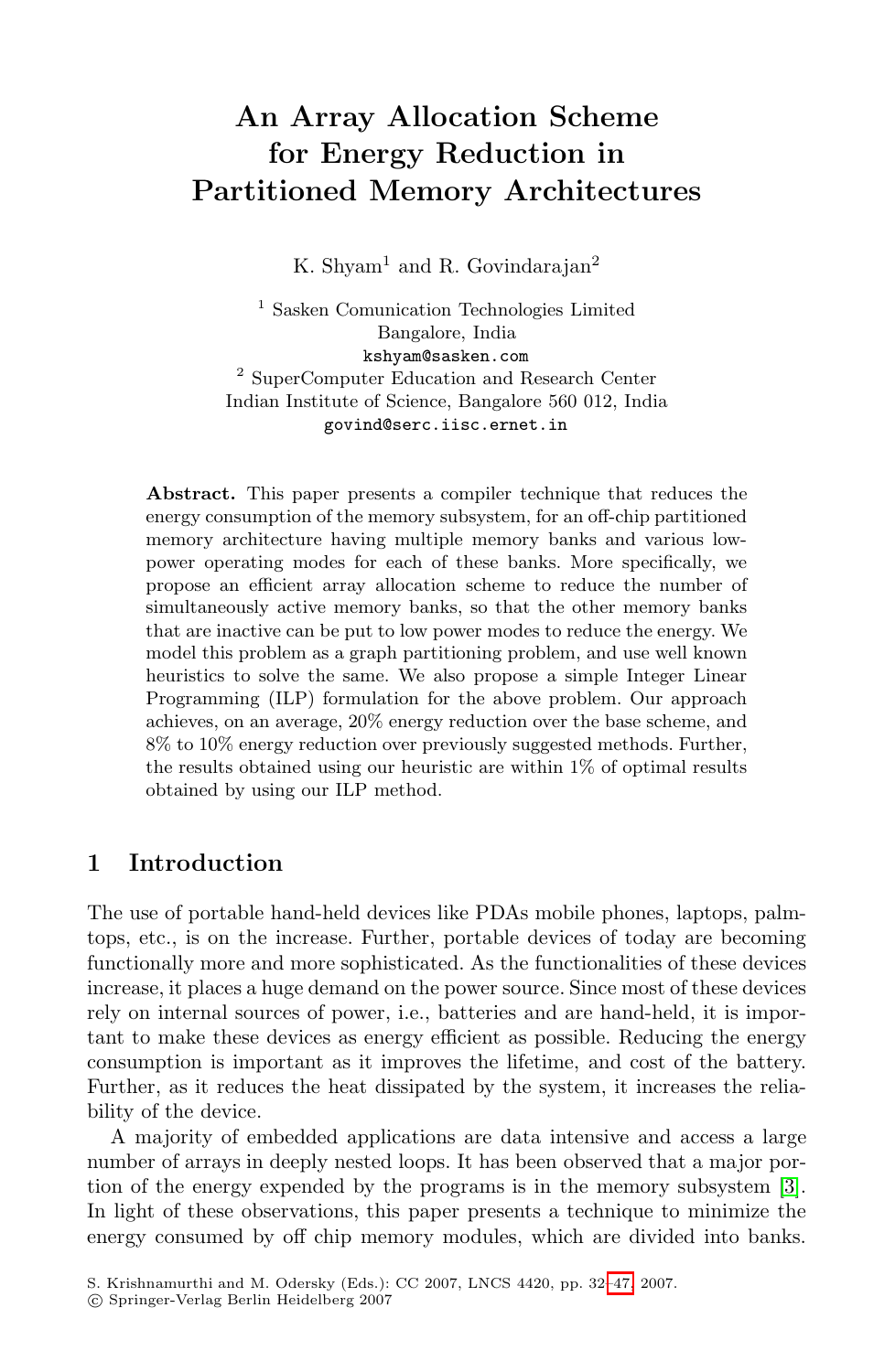Each of these banks can operate at various low-power operating modes. In such an architecture, if the data segments of an application are allocated to memory banks such that, a majority of the memory banks can be placed in a low-power mode, for large parts of the duration of execution of a program, it leads to a reduction in the energy consumed by the memory subsystem. Thus in this paper we try to present a technique for such a data segment (array) placement for energy reduction.

Techniques for allocating arrays to memory banks have been proposed earlier. Earlier approaches [6,7] either model the array allocation problem as a maximum weight path cover problem or use a set of heuristics and certain subgroup ordering. As will be observed in Section 3, neither of these approaches is akin to the array allocation problem and results in inferior solution. We model this problem as a graph partitioning problem which is a natural way of formulating the array allocation problem. The arrays in a single partition are allocated to a single memory bank. During this partitioning process, we try to minimize the sum of the weights of the edges that are being cut. We use existing well-known heuristics to solve the graph partitioning problem. Lastly formulating the array allocation problem as a graph partitioning problem has also led us to develop an Integer Linear Programming formulation(ILP) for it.

Initial experiments on array intensive benchmarks show that, on an average our approach obtains around 21% reduction over energy-unaware allocation and 8% to 10% improvement over the method proposed in [6]. In comparison to the optimal solution obtained from the ILP formulation, our heuristic approach produces near optimal allocation in most of the cases and is within 1% of the energy consumption values obtained by using ILP techniques.

Section 2 presents a brief introduction to partitioned memory architectures and low-power operating modes. Section 3 motivates the problem addressed and the issues involved with earlier approaches using an example. In Section 4, we discuss our problem formulation techniques and heuristics that we have used to solve them. We present experimental results in Section 5. Section 6 compares our work with related work. Finally, we conclude the paper in Section 7.

# **2 Background**

In this section we give a brief background about the partitioned memory architecture and various low-power operating modes. The memory is divided into banks and each of these banks can be placed into one of the following low-power modes, Standby, Napping, Power-Down and Disabled, depending on the access patterns. A memory bank is in active mode when it is processing read and write requests [14]. Each low-power operating mode is characterized by the energy consumed in that mode and the resynchronization time. Resynchronization time is the time that is needed for the bank to move from the low-power mode it is currently in to the active mode. The resynchronization times (in cycles), and the energy consumption (in nJ), of various low power operating modes are: 9000 cycles and 0.00875 nJ for Power-Down mode, 30 cycles and 0.0206 nJ for Napping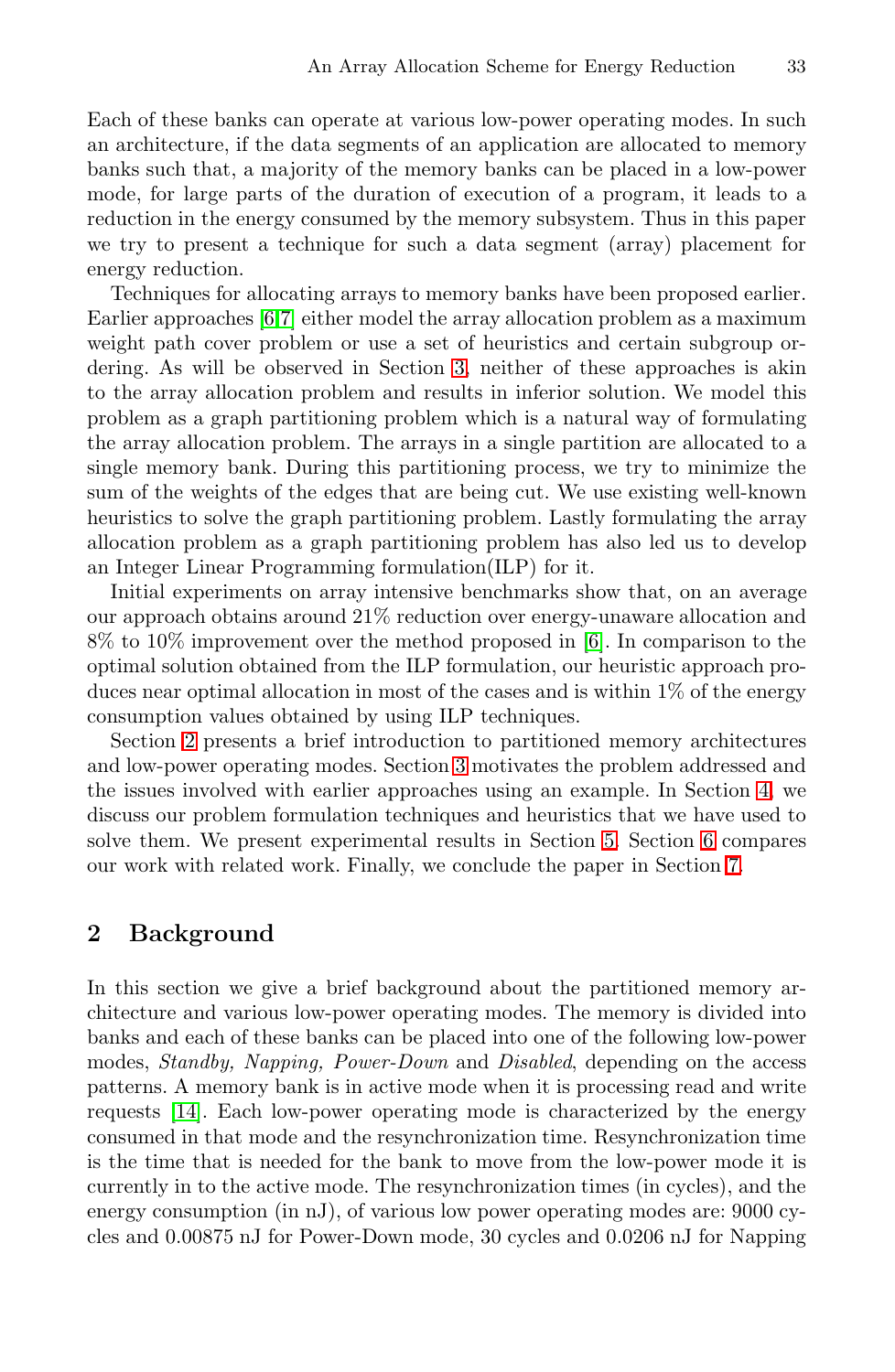mode, 2 cycles and 0.468 nJ for Stand-By mode and zero cycles and 0.718 nJ for Active mode respectively. These memory bank energy values and resynchronization times are obtained from the current values of a 2.5V, 1.25nS cycle time, 4MB memory bank [14]. Since resynchronization times are high for those modes which consume the least energy we must choose a low-power mode carefully.

In our study, initially we assume an oracle memory bank activation, i.e., the memory bank  $m$  that would be required at time  $t$ , is transitioned exactly at time  $(t - r_t)$ , where  $r_t$  is the resynchronization time from the low-power mode the bank is currently in, to the active mode. We also study the effects of waking up the memory bank at time  $t$ , when the actual memory request is made. This incurs a penalty of  $r_t$  cycles as the memory bank becomes available only at time  $(t + r_t)$ . We refer to this scheme as on-demand activation.

If a memory bank m is accessed at times  $t_1$  and  $t_2$ , for the purpose of our experiments, the low power mode that the bank can be put into for the duration  $[t_1 - t_2]$ is calculated as follows. We consider only those low power modes for which the resynchronization time is less than  $(t_2 - t_1)$ . Let  $(E_{pd}, R_{pd})$ ,  $(E_{np}, R_{np})$ ,  $(E_{sb}, R_{sb})$ be the energy consumption and resynchronization times of the memory bank in Power-Down, Napping, Standby modes and  $E_{act}$  the energy consumption in the Active mode. If  $R_{sb} < (t_2-t_1)$ , then the energy that would have been expended, if a bank is in a particular low-power mode  $E_{lp}$  is given by  $min((E_{pd}*(t_2-t_1-R_{pd})+$  $E_{act} * R_{pd}$ ,  $(E_{np} * (t_2 - t_1 - R_{np}) + E_{act} * R_{np})$ ,  $(E_{sb} * (t_2 - t_1 - R_{sb}) + E_{act} * R_{sb})$ . Thus for the duration  $[t_2 - t_1]$  the bank is put into that mode which consumes the minimum energy. This paper, however, does not deal with how the appropriate low-power mode is identified and the memory bank is transitioned into that mode. This requires an estimation of the duration  $(t_2 - t_1)$  which can be obtained either through compile time analysis or through profile runs.

# **3 Motivation**

### **3.1 Motivating Example**

In this section we describe the problem formulation with the help of the example. Consider the example code given in Figure 1. In loops L1, L2, L3, L4, and L5, the pairs of arrays accessed are  $a$  and  $d$ ,  $a$  and  $b$ ,  $c$  and  $d$ ,  $b$  and  $c$ , and  $b$  and  $d$ . Let us assume loops L1, L2, L3, L4 and L5 take  $N$ , 2N, 4N, 8N and N cycles respectively. Further let us assume that arrays a and d occupy 1 MB each, while arrays b and c each occupy 2 MB. Last, let there be two memory banks in the architecture, each of size 4MB. For simplicity, in this example, we assume that

 L1: f or(i = 0; i < N ; i + +) {d[i], a[i]} float a[N]; double b[N], c[N]; float d[N];

- L2:  $f \text{ or } (i = 0; i < N; i++)$  {a[i], b[i]} L3: f or( $i = 0$ ;  $i < N$ ;  $i + +$ )  ${c[i], d[i]}$ L4:  $f \text{ or } (i = 0; i < N; i++)$ {b[i], c[i]}
- L5:  $f$  or  $(i = 0; i < N; i++)$  ${b[i], d[i]}$

**Fig. 1.** Motivating Example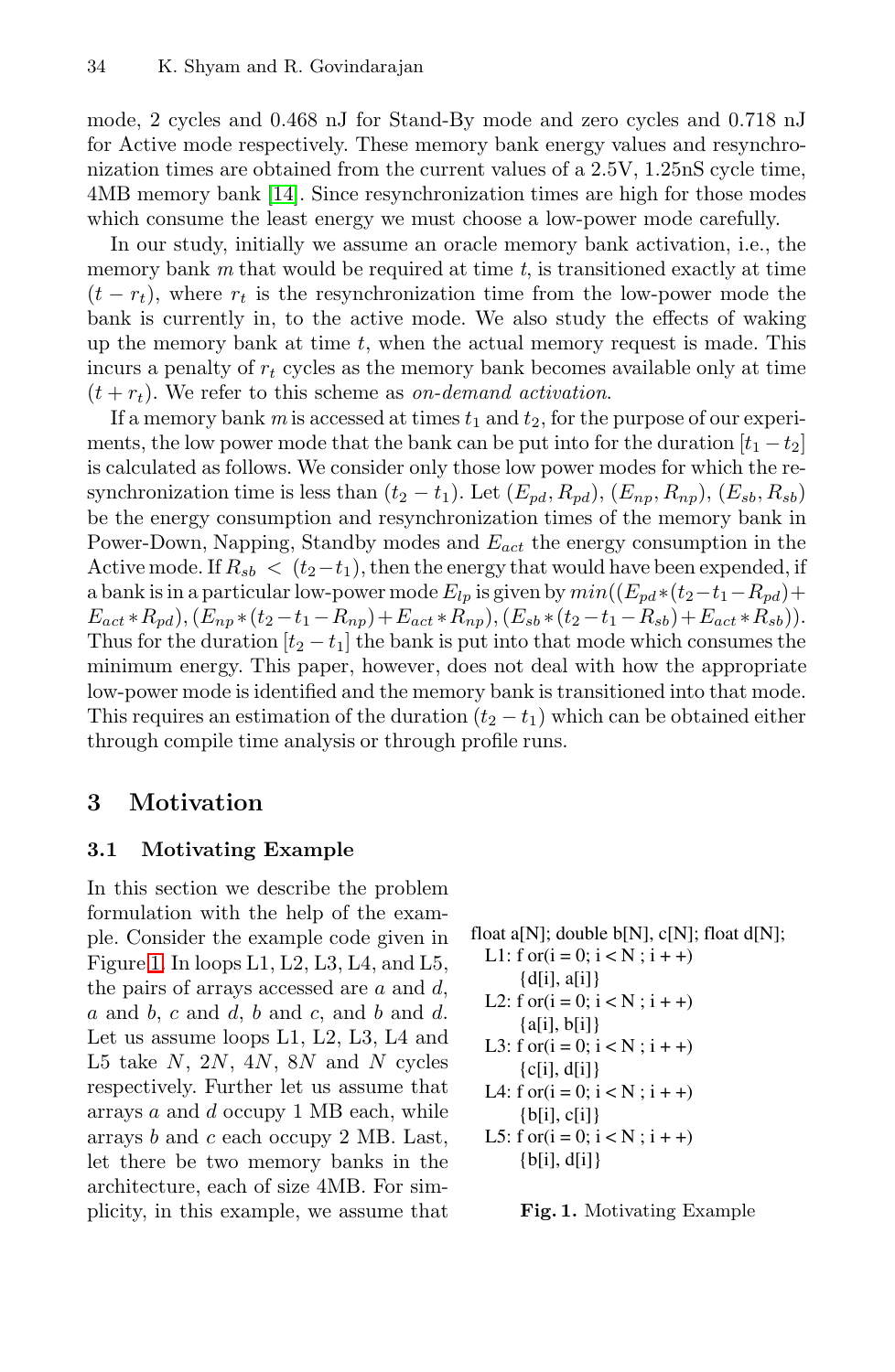the memory bank can be in either active or power-down mode and the resynchronization time is zero.

In an energy unaware allocation, the arrays are allocated in the order in which they are declared. In this example, arrays  $a$  and  $b$  will reside in memory bank  $M_1$ , while array c will partially reside in both banks. Array d will reside in bank  $M_2$ . For this allocation, since arrays a and d are accessed in loop L1, both memory banks need to be in the active mode during its execution. Since 2 memory banks are active for N cycles, we say that for  $2N$  bank-cycles<sup>1</sup> the memory is *active*. Similarly for loops L2, L3, L4, and L5, the memory is *active* for  $2N$ ,  $8N$ ,  $16N$  and  $2N$  bank-cycles respectively. Table 1 shows that in the energy unaware allocation, the memory banks are active for a total of 30N bank-cycles.

**Table 1.** Memory Banks Active under Various Methods for the Example Code

| Loop           | No. of                     |      |         |        |                |        |                | Arrays Energy-Unaware MWPC Method Graph Partitioning |
|----------------|----------------------------|------|---------|--------|----------------|--------|----------------|------------------------------------------------------|
|                | Exec.Cycles Accessed Banks |      |         | Bank-  | <b>Banks</b>   | Bank-  | <b>Banks</b>   | Bank-                                                |
|                |                            |      | Activel | Cycles | Active         | Cycles | Active         | Cycles                                               |
| L1             | N                          | a, d | 1, 2    | 2N     | 1, 2           | 2N     |                | N                                                    |
| L <sub>2</sub> | 2N                         | a, b |         | 2N     |                | 2N     | 1, 2           | 4N                                                   |
| L3             | 4N                         | c, d | 1, 2    | 8N     | $\overline{2}$ | 4N     | 1, 2           | 8N                                                   |
| L4             | 8N                         | b, c | 1, 2    | 16N    | 1, 2           | 16N    | $\overline{2}$ | 8N                                                   |
| L <sub>5</sub> | N                          | b, d | 1, 2    | 2N     | 1, 2           | 2N     | 1, 2           | 2N                                                   |
|                | Total                      |      |         | 30N    |                | 26N    |                | 23N                                                  |

#### **3.2 Problems with Existing Approaches**

The Maximum Weight Path Cover (MWPC) method proposed by Delaluz et.al in [6] uses the Array Relation Graph (ARG). The ARG for our motivating example is shown in Figure 2. The maximum weight cover of a graph is a path which includes all the nodes in the graph (but not necessarily all the edges) such that the sum of the weights of all edges in the path is the maximum among all covers.

A MWPC for the ARG is  $a-b-c-d$ , which is depicted in the figure using thick edges. The method proposed in [6] suggests that the nodes are traversed in the order in which they appear in the MWPC and are allocated to various memory banks, subject to availability of space in each memory bank. We will assume an array is allocated fully to a single memory bank, whenever the size of the array is less than that of any memory bank. According to the above



**Fig. 2.** Array Relation Graph and its Maximum Weight Path Cover

We introduce the metric bank-cycle (similar to man-months) to collectively represent the number of memory banks and the cycles for which they remain active.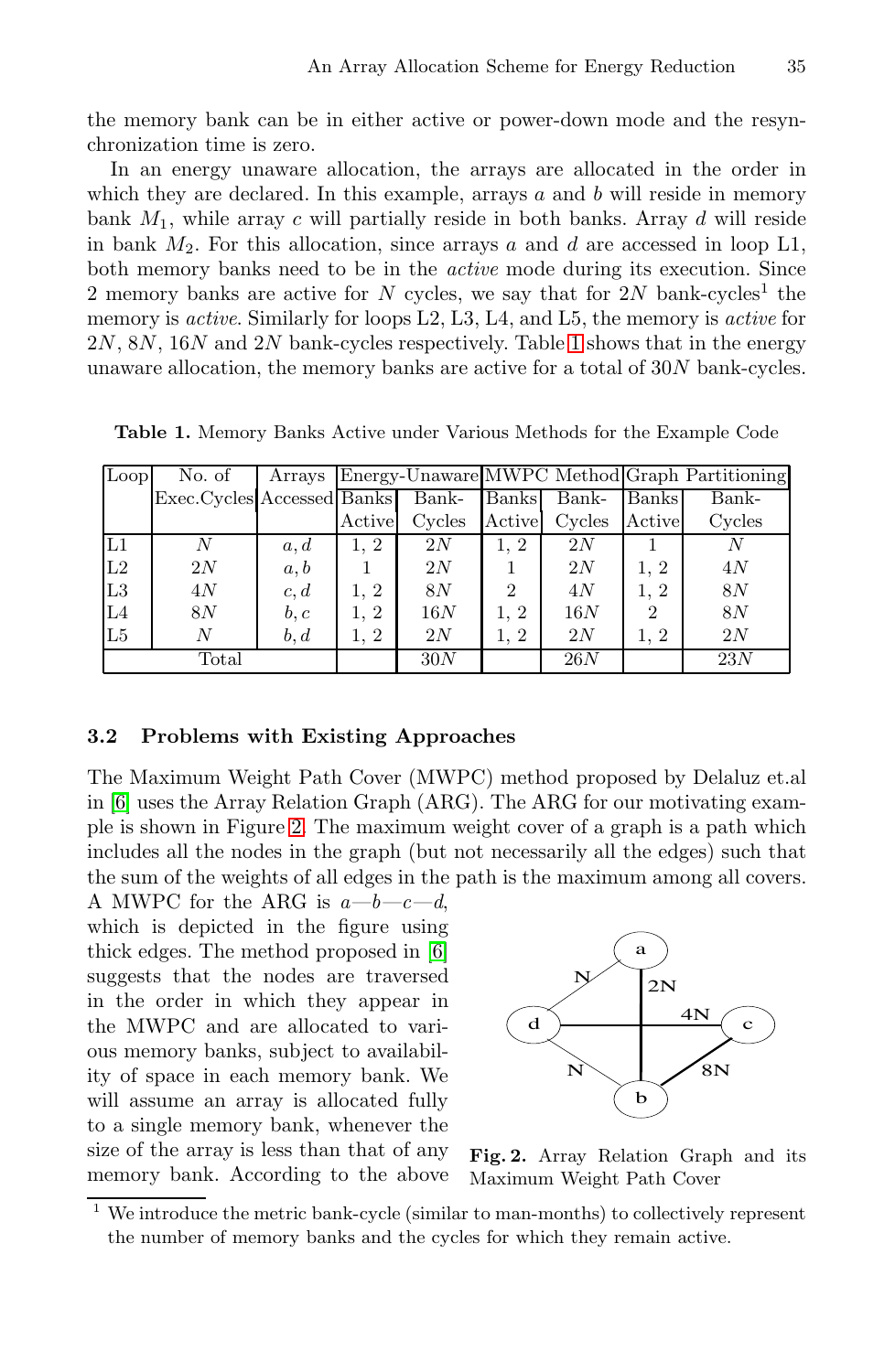MWPC, arrays a and b will be allocated to memory bank  $M1$  and c and d to memory bank M2. For this allocation, the memory banks that are *active* in each loop and the bank-cycles for which the memory is active are shown in Table 1. We see that memory is *active* for a total of  $26N$  bank-cycles.

Although the MWPC method correctly identifies that edge  $(b, c)$  has a large weight, the requirement to allocate arrays to memory banks in the order in which they appear in the MWPC causes the bad decision in this example. Further, MWPC does not take into account the set of nodes that are already allocated to a partition. More specifically, if nodes  $v_1, v_2, v_3$  are already allocated, in that order to partition  $P_1$ , and in choosing between  $v_4$  and  $v_5$  that can also be allocated to the same partition  $P_1$ , it only considers the weight of edges  $(v_3, v_4)$  or  $(v_3, v_5)$ , and not the cumulative benefits due to edges from  $v_1$  and  $v_2$  to  $v_4$  or  $v<sub>5</sub>$ . This is a basic limitation of formulating the array allocation problem as a Maximum Weight Path Cover problem.

We now visit the heuristic proposed in [7] and show that it has a few ambiguities. The authors propose the use of compiler-directed clustering, where the objective is to group array variables with similar lifetime access patterns, so that they can be placed in the same memory module. This method uses three heuristics namely last-use, first-use, and same-use pattern to divide the arrays into subgroups and then using the fourth heuristic, reorder the array variables across two neighboring subgroups which have similar access patterns. However the ordering of the subgroups in the first 3 steps (sub-grouping steps) is arbitrary and is not akin to the underlying problem. As a consequence, the heuristic may or may not result in a good partition depending on the subgroup order generated by the implementation. Further, the sub-grouping may result in a degenerated case where each array is in a subgroup by itself. In fact, for our motivating example this degenerated situation arises after applying the first-use and last-use heuristics. This prevents an efficient allocation of arrays to memory banks.

## **3.3 Overview of Our Approach**

From the discussion in the previous sections, we observe that, given an ARG, we need to partition it into a number of sub-graphs such that the sum of the sizes of the arrays corresponding to the nodes in each sub-graph is less than that of a memory bank size. The edges across the sub-graphs correspond to the cost of keeping multiple memory banks simultaneously active. The objective of the graph partitioning problem is to minimize the sum of the weights of the edges across two partitions.

Let us partition the example ARG into two sub-graphs, one containing nodes a and d and another containing nodes b and c. The sum of the sizes of the array corresponding to these sub-graphs is less than 4MB, the size of a memory bank. The edges that are across the two sub-graphs are:  $(a, b)$ ,  $(b, d)$ , and  $(c, d)$ . The sum of the weights of these edges is  $7N$ . For this allocation, the memory banks that are active in each loop and the bank-cycles for which the memory is *active* are shown in Table 1. We see that memory is *active* for a total of  $23N$ bank-cycles.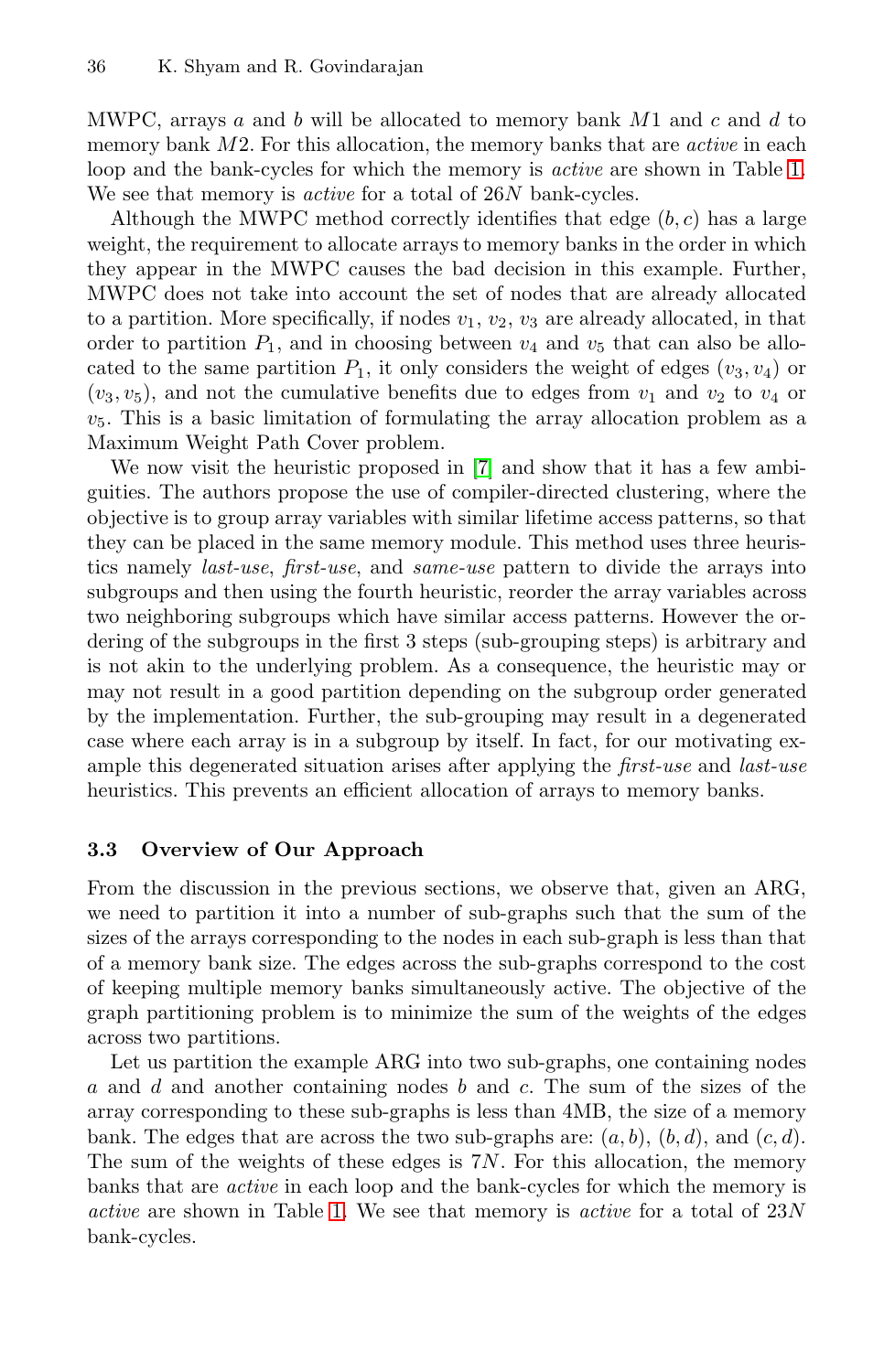# **4 Our Approach**

In this section we formulate the array allocation problem as a graph partitioning problem, which, in turn, leads to an Integer Linear Programming formulation.

## **4.1 Graph Partition Formulation**

We now give a formal definition of this problem. Let  $G = \{V, E, w, c\}$  be the array relation graph which is an undirected graph where each vertex  $v$  represents an array. We use the same symbol  $v$  to denote the node as well as the array it represents. An edge  $(u, v)$  represents that the arrays corresponding to u and v are accessed together in same region of program execution. Associated with each edge  $(u, v)$  is a cost  $c_{u,v}$ , which represents the number of cycles for which arrays u and v are accessed together. Since G is undirected,  $c_{u,v} = c_{v,u}$ . Finally we associate a weight  $w<sub>v</sub>$  with each vertex v which corresponds to the size of the array v. Let w be a positive number, such that  $0 < w_y \leq w$  for all v. We are given a memory architecture with  $k$  memory banks where the size  $m$  of each memory bank is greater than  $w$ . We can make this assumption without loss of generality since, if for some  $v, w_v > m$ , then a number of memory banks  $l = |(w_v/m)|$ can be allocated exclusively for  $v$  and the remaining array locations in  $v$  can be considered in our array allocation problem.

A k-way partition of G is a set of subsets  $G_i = \{V_i, E_i, w, c\}$ , such that

- 1. Any pair of subsets  $G_i$  and  $G_j$  are disjoint.
- 2.  $\bigcup_{i=1}^{k} V_i = V$  and
- 3. For all  $(u, v) \in E$ ,  $(u, v)$  is in  $E_i$  iff  $u \in V_i$  and  $v \in V_i$ .

A partition is *admissible* if  $\sum_{v \in V_i} w_v \leq m$  for all  $G_i$ . An edge  $(u, v) \in E$  is said to be an external edge for a partition if  $u \in E_i$  and  $v \in E_j$  and  $i \neq j$ . The cost of a partition is the summation of weights of all external edges. We refer to this cost as the external cost of the partition. The partitioning problem is thus to find an admissible partition of G with minimal external cost.

The optimal partitioning problem is NP-Complete [11]. There are a number of heuristic approaches to this problem. We used one such heuristic proposed in [11]. The heuristic proposed primarily aims to find a minimal cost partition of a set of  $2n$  elements into two sets of n elements each. The heuristic algorithm works by starting with a pair of initial partitions  $A$  and  $B$  and swapping vertices  $a \in A$  and  $b \in B$  to the other partition based on External Cost (ECost) and Internal Cost (ICost). We define ECost of a as  $E_a = \sum_{y \in B} c_{ay}$ . We also define ICost  $I_a$  as  $I_a = \sum_{x \in A} c_{ax}$ . Similarly we define ECost  $E_b$  and ICost  $I_b$  for each  $b \in B$ . Let  $D_a = E_a - I_a$  for each  $a \in A$  be the difference between the ECost and ICost. Now according to a lemma proved in [11], for any  $a \in A$  and  $b \in B$ , if they are interchanged, the reduction in the partitioning cost is given by  $R_{ab} = D_a + D_b - 2 * c_{ab}$ . The nodes a and b are interchanged to partitions B and A respectively if  $R_{ab} > 0$ .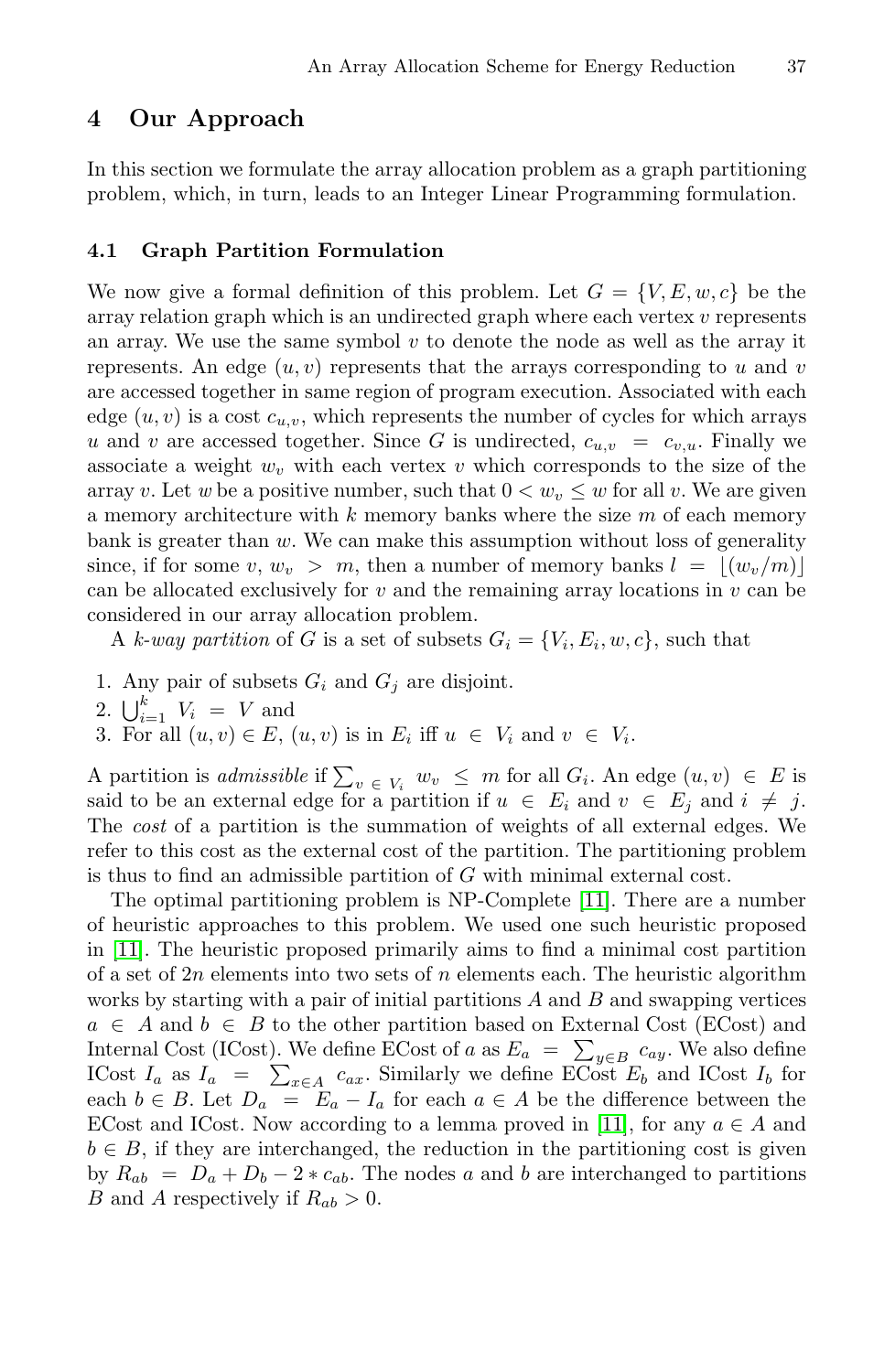Next we generalize the heuristic algorithm for doing a k-way partition (refer to Algorithm 1). In Step 1 the graph is partitioned into a set of  $k$  admissible partitions. We then proceed to make sure that they are pairwise optimal. To do that we consider a pair of such partitions. In Step 5 and Step 7 we calculate the ICost and ECost. In Step 9 we iterate through the elements of each of the pairs and calculate the reduction in partitioning costs, if they were to be interchanged. In Step 14 we choose the pair of nodes  $a$  and  $b$ , which has the largest positive  $R_{ab}$  value. We move a to partition  $G_i$  and b to partition  $G_i$  if the resulting partitions are admissible. We repeat the steps till no more such interchanges are possible. This process is performed pair-wise on the partitions till no interchange of elements occurs.

We shall illustrate the heuristic on the example graph in Figure 2. The graph is split into two sets A, containing the elements  $\{a, b\}$ , and B, containing the elements  $\{c, d\}$ . Now if we consider  $a \in A$  and  $c \in B$  we have  $E_a = N$ ,  $I_a$  = 2N,  $E_c$  = 8N,  $I_c$  = 4N,  $D_a$  = - N and  $D_c$  = 4N The  $R_{ac}$ value is now  $3N$ . We see that this is the maximum value and hence we need to interchange a and c. We get the partition  $(a, d)$  and  $(b, c)$ . The algorithm iterates over step 2 to step 11 and then concludes that no more interchanges are possible and hence terminates.

## **Algorithm 1.** Algorithm to partition a graph

1. Partition the graph G randomly into subsets  $G_1, G_2, ..., G_k$  such that  $G_i =$  $\{V_i, E_i, w, c\}$  and  $\sum_{j \in V_i} w_j \leq m$ . (*Admissible* Partitions) 2. Do 3. Take a pair of partitions  $G_i$  and  $G_j$  that are not marked as pairwise optimal. 4. Repeat 5. For each  $a \in G_i$  calculate  $E_a, I_a, D_a$ 6. EndFor 7. For each  $b \in G_j$  calculate  $E_b$ ,  $I_b$ ,  $D_b$ 8. EndFor 9. For each  $a \in G_i$  do 10. For each  $b \in G_j$  do 11. Calculate  $R_{ab}$ . 12. EndFor 13. EndFor 14. For the largest  $R_{ab}$  value,  $R_{ab} > 0$ , interchange  $a \in G_i$ and  $b \in G_j$  if the resulting partitions  $G_i'$  and  $G_i$  are admissible. 15. Until all  $R_{ab} > 0$ 16. Mark  $G_i$  and  $G_j$  as being optimal with respect to each other 17. While there is no interchange of elements between any two pairs  $G_i$  and  $G_j$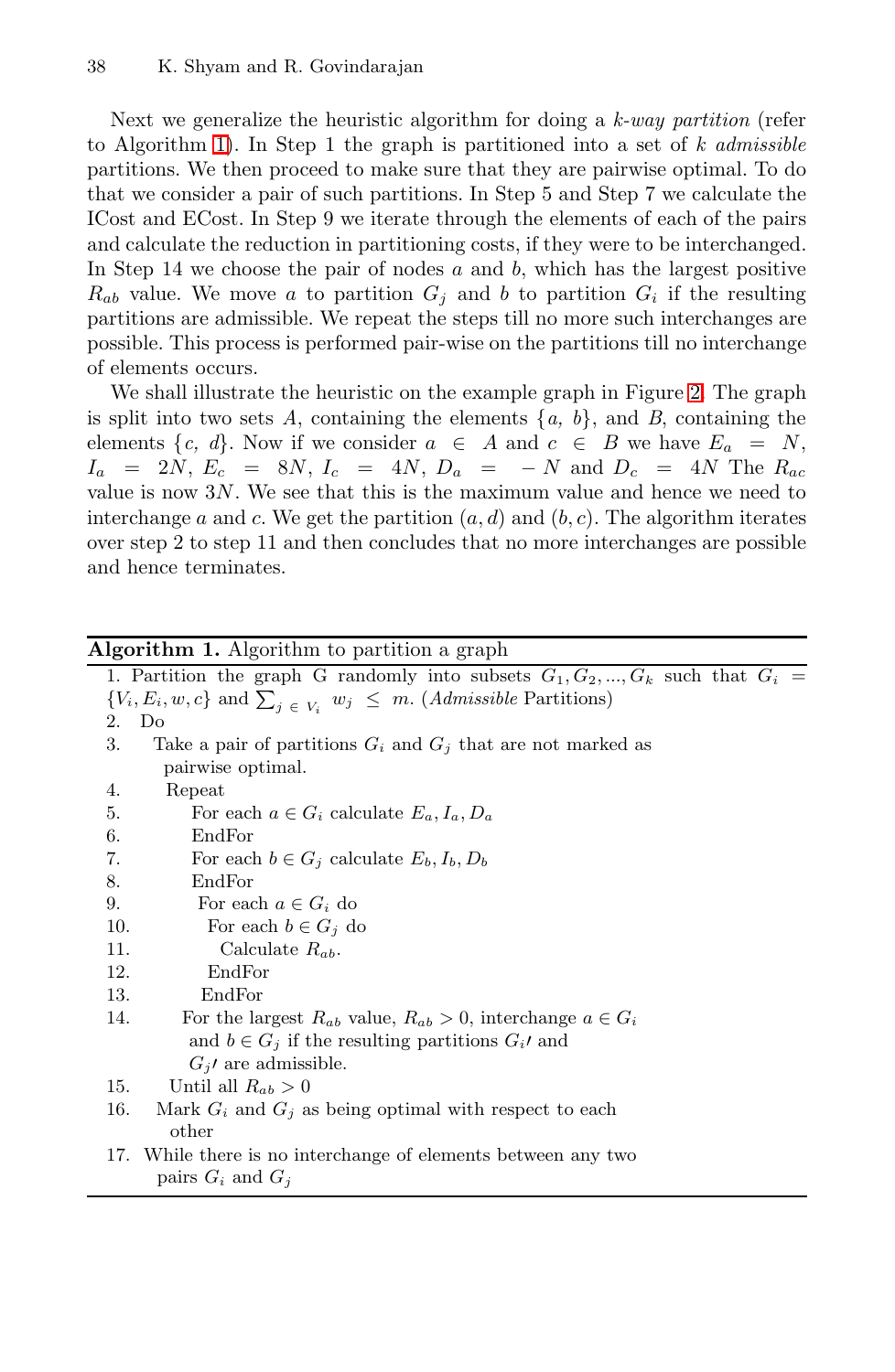There are quite a number of implementations of the graph partitioning algorithm available. We use one such implementation described in [10]. A detailed discussion on the technique used for performing the partitioning can be found in [10].

### **4.2 Integer Linear Programming Formulation**

In this section we formulate the array allocation problem as an Integer Linear Programming problem. We use the Array Relation Graph representation for this formulation too. We use a 0-1 integer variable with  $x_{ij} = 1$  to denote that array i is allocated to a memory bank j. Let  $s_j$  denote the size of memory bank j. If all memory banks are of size m, then  $s_i = m$  for all j. Once again we assume that the size of an array  $w<sub>v</sub>$  is less than that of a memory bank size  $s<sub>i</sub>$ . Further, since we assume an array can be allocated to only one memory bank, we have the following constraint:

$$
\sum_{j=1}^{k} x_{ij} = 1 \text{ for all } i = 1, n
$$
 (1)

Now the sum of the sizes of arrays allocated to each memory bank must be less than the size of the memory bank. This constraint can be formulated as:

$$
\sum_{i=1}^{n} x_{ij} * w_i \leq s_j \text{ for all } j = 1, ..., k
$$
 (2)

Note that in the above equation  $w_i$  is a constant. To model whether an edge  $(i, j)$  is an external edge, i.e., spans two partitions, we use a 0-1 integer variable  $e_{ij}$ . If  $x_{ip} = 1$  and  $x_{jq} = 1$ , where  $p \neq q$ , indicating that arrays i and j are placed in two different memory banks (viz.  $p$  and  $q$ ), then the edge  $(i, j)$  is an external edge and therefore the value of  $e_{ij}$  must be one. This is specified by the following logical statement  $(x_{ip} \land x_{jq}) \implies e_{ij}$ . This can be written as a linear constraint as follows:

$$
x_{ip} + x_{jq} - e_{ij} < 2 \text{ for all } i, j \in [1, n] \text{ and } p, q \in [1, m] \tag{3}
$$

It can be seen that if  $x_{ip} = 1$  and  $x_{jq} = 1$ , then  $e_{ij}$  should be equal to 1 to satisfy the above equation. Although the above constraint does not necessarily set the value of  $e_{ij}$  to 0 when either of  $(x_{ip} = 0)$  or  $(x_{jq} = 0)$ , the use of  $e_{ij}$  in the objective function will ensure this. Thus the objective function of the array allocation problem is to minimize the sum of the weights on the external edges. That is

$$
minimize \sum_{i=1}^{n} \sum_{j=i+1}^{n} e_{ij} * c_{ij}
$$
\n
$$
(4)
$$

subject to Equations 1, 2 and 3. Note that  $c_{ij}$  in the objective function are constants.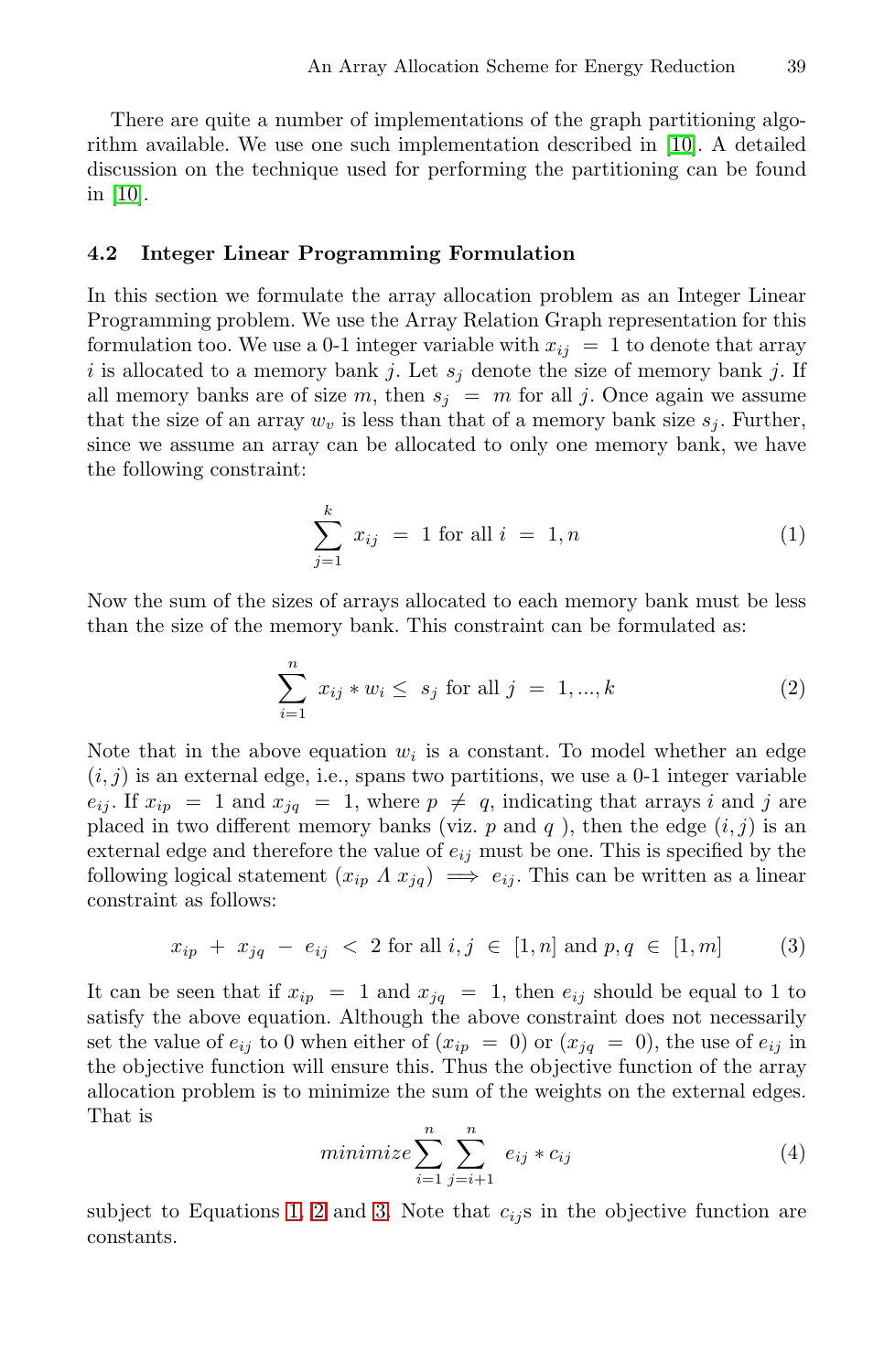# **5 Experimental Results**

### **5.1 Implementation Details**

We have used the SUIF compiler framework [18] to implement our data allocation heuristics. We first compile the given benchmark into a SUIF intermediate file. SUIF provides a framework to analyze this intermediate file on the basis of data dependence framework, live dependence analysis, etc. We use the dependency analysis framework to compute a co-access index matrix, which is the edge weight matrix  $C_{uv}$ . That is, for a given array A in the program, this matrix is used to find out those arrays that are accessed together along with this array. The sizes of the arrays, along with co-access index matrix are used to construct the ARG which in turn is used as input to the array allocation heuristic. We have implemented Algorithm 1 for our array allocation heuristic. The output of the heuristic is the partition of arrays into different memory banks. For the Integer Linear Programming problem formulation we have used the commercial solver CPLEX<sup>(B)</sup> [5]. From the partition obtained from the heuristic or CPLEX solver, we derive the declaration order of the arrays (with appropriate padding) to enforce the partition to different memory banks. We also make necessary modifications to accommodate arrays whose sizes are greater than the memory banks.

We have used Simple-Scalar [16] to simulate the execution of the benchmark programs. The benchmarks with modified array declaration order, are compiled using the PISA tool-chain compiler provided along with the Simple-Scalar distribution with -O2 optimizations. We have simulated full program execution. The energy consumption of the memory subsystem is estimated by first generating the address trace and determining the active or low-power modes in which the memory banks are in during the different regions of program execution. The energy consumption of the memory subsystem is estimated using the method outlined in Section 2.

### **5.2 Evaluation Methodology**

We have used six *array-dominated* and *data-intensive* benchmarks, four from scientific applications and two applications from the embedded systems domain. Liv8 is a part of the Livermore<sup>[12]</sup> kernel, which does 2D ADI Integration and has 6 arrays with a dataset size of 33MB. tomcatv having 6 arrays and a dataset of 48MB, is a part of SPEC'95 benchmark suite and is a vectorized mesh generation program. eflux is a part of Perfect Club benchmark suite and is widely used in image processing applications. It has 5 arrays and a data set size of 42MB. vpenta having 8 arrays and a dataset of size 34MB, is a part of the nasa7 kernel, a program in the SPEC'92 floating-point benchmark suite, and is a routine to invert 3 pentadiagonals. The MPEG-4 Encoder and Decoder is a video decoder and encoder, having 12 arrays and a dataset of 54MB. The AMR Encoder and Decoder is a speech encoder and decoder. It has 10 arrays and a dataset of size 57MB. These are primarily used in many multimedia applications for portable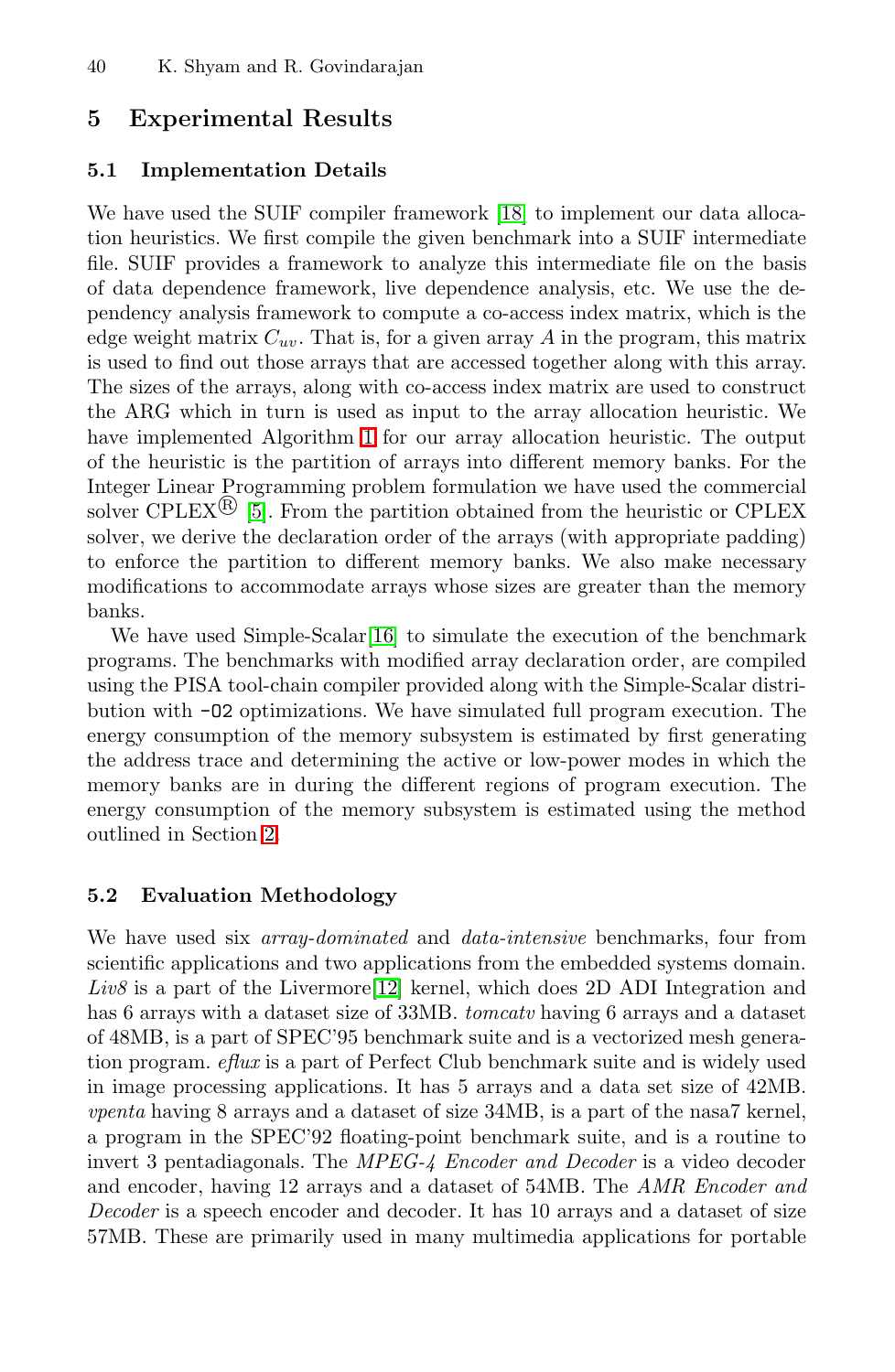devices like video capture etc. For the purposes of our experiments, a fifteen minute raw video sample and a fifteen minute raw audio sample were used. These samples were encoded and then decoded back to raw video and raw audio samples.

Many portable devices of today do not provide multiprogramming environment nor have a virtual memory subsystem. Hence, we have assumed a single program environment and all addresses are physical addresses. Further, for most of our experiments, we have assumed a memory system without caches. We have assumed an in-order execution processor having two memory system ports, four integer and floating point ALU's, and one integer and one floating point multiplier/divider.

## **5.3 Results**

First we report the performance comparison of four different array allocation techniques. The No-allocation scheme refers to one in which arrays are allocated to memory banks in the order in which they are declared in the program. However, we assume that, whenever possible, inactive memory banks are put into appropriate low power mode even in this No-Allocation scheme. The MWPC technique refers to Delaluz' scheme [6] which allocates arrays to memory banks based on the Maximum Weight Path Cover approach. The HGPS scheme corresponds to the heuristic graph partitioning scheme discussed in Section 4.1. Finally, the ILPS scheme refers to the ILP formulation presented in Section 4.2. In this study we assume a memory bank size of 2MB and a memory subsystem having enough memory banks to hold all the arrays. In all these experiments, we assume oracle activation of a memory bank as discussed in Section 2. The oracle activation scheme, assumed equally for all four schemes, gives the upper bound of the energy reduction achievable by each of the schemes. We will





**Fig. 3.** Energy Comparisons for a 2MB Memory Bank

**Fig. 4.** Power-Down Cycle Comparisons for a 8MB Memory Bank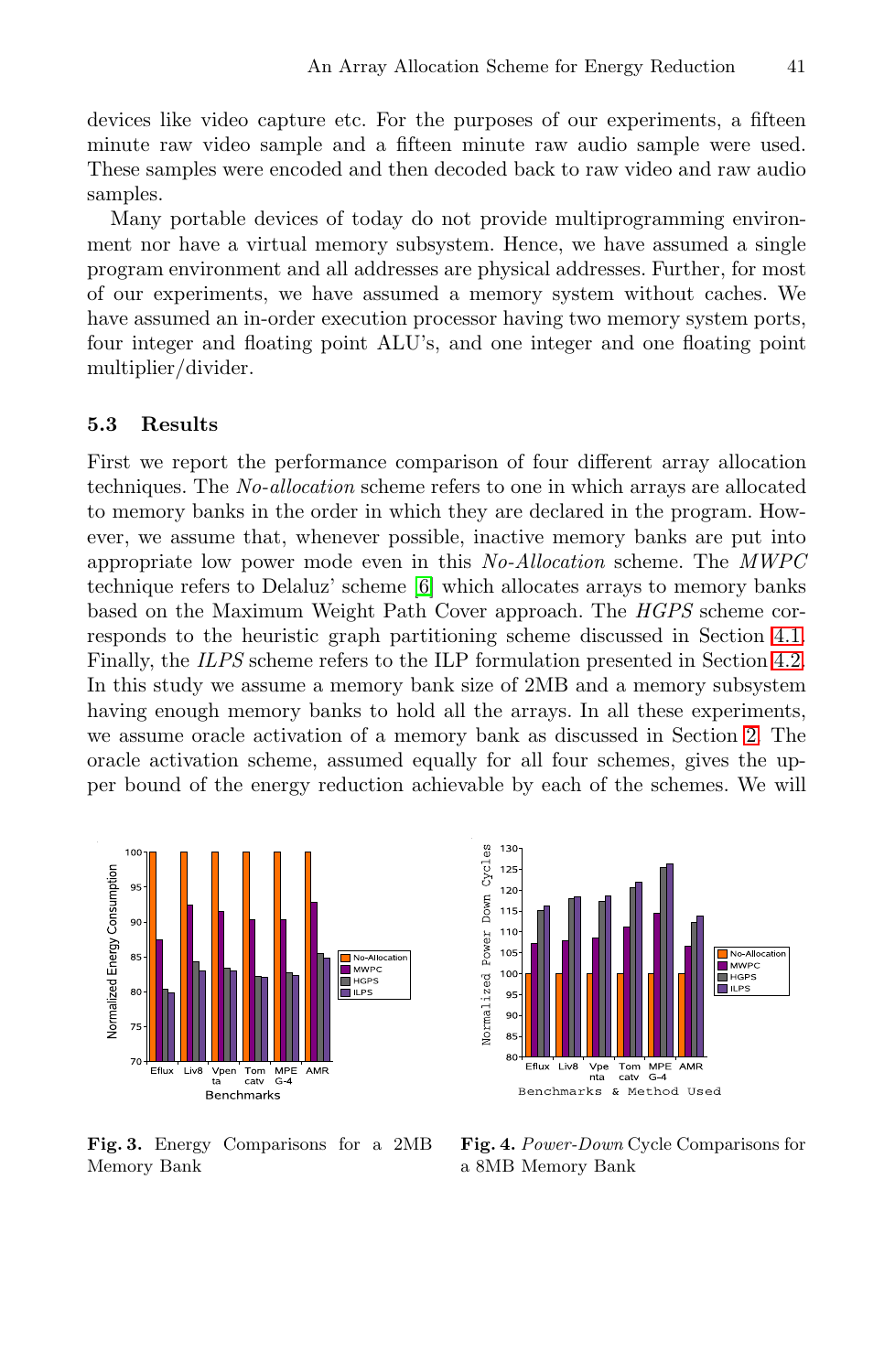evaluate our schemes under a more realistic on-demand activation scheme later in this section.

In Figure 3 we plot the energy consumption of the memory subsystem, for all the benchmarks under various allocation schemes normalized to the No-Allocation scheme, which is treated as the base case. We observe that the the MWPC scheme achieves an energy reduction of 8% to 12% in various benchmarks programs. Whereas, HGPS and ILPS achieve a reduction of 18% to 20% in comparison to the No-Allocation scheme. Thus the HGPS and ILPS schemes achieve a further reduction in energy of 8% to 10% over MWPC. This clearly demonstrates the limitation of formulating the array allocation problem as a Maximum Weight Path Cover problem and also highlights the benefits of the graph partitioning approach.

Further, we observe that our heuristic graph partitioning method performs as well as the optimal solution given by the ILPS solver. This is encouraging, given that the heuristic approach takes only 0.1 seconds on the average to solve an average graph partitioning problem, while the ILPS solver could take hundreds of seconds for the same problem. However, in many cases, when the number of arrays and/or memory banks is small (less than 20), the ILPS solver was also able to obtain the optimal partition within 2 seconds.

Much of the effectiveness of the heuristic in trying to reduce the energy consumed by the memory subsystem comes from placing a memory bank in the lowest power mode possible viz., Power-Down mode for the largest number of cycles. Hence an increase in number of Power-Down cycles would mean that it is able to find large intervals of idle time for a particular memory bank. Figure 4 plots the power-down mode cycles for all the benchmarks running on a system which has memory banks of size 8MB, normalized to the base case i.e., the No-Allocation scheme. As can be observed from Figure 4, the HGPS heuristic scheme proposed in this paper is able to place a memory bank in Power-Down mode for as much as 25% more cycles when compared to the base case and upto 12% when compared to using MWPC heuristic. Further, the number of cycles in the power-down mode for the HGPS is within 1% of that for ILPS.

Next we study the impact of memory bank size on energy reduction. In Figure 5 we plot the actual energy consumed (in micro-Joules) by the memory system, with memory bank sizes of 2MB, 4MB, or 8MB, for MPEG-4 and AMR benchmarks under various array allocation schemes. The results for other benchmarks are similar and are not included here due to space constraints. We observe that even under various memory bank sizes HGPS and ILPS perform significantly better than No-Allocation and  $MWPC$  schemes. An average improvement of  $8\%$  over  $MWPC$  and 18% over No-Allocation is seen in all cases. Also we observe that the difference in the energy consumed by the  $HGPS$  and  $ILPS$  array layouts is within 1%. Next, as the memory bank size is increased from 2MB to 4MB and 8MB, the energy consumed by the memory subsystem increases by  $14\%$  in case of AMR and  $105\%$  in case of MPEG-4. However this increase is seen uniformly across all allocation schemes.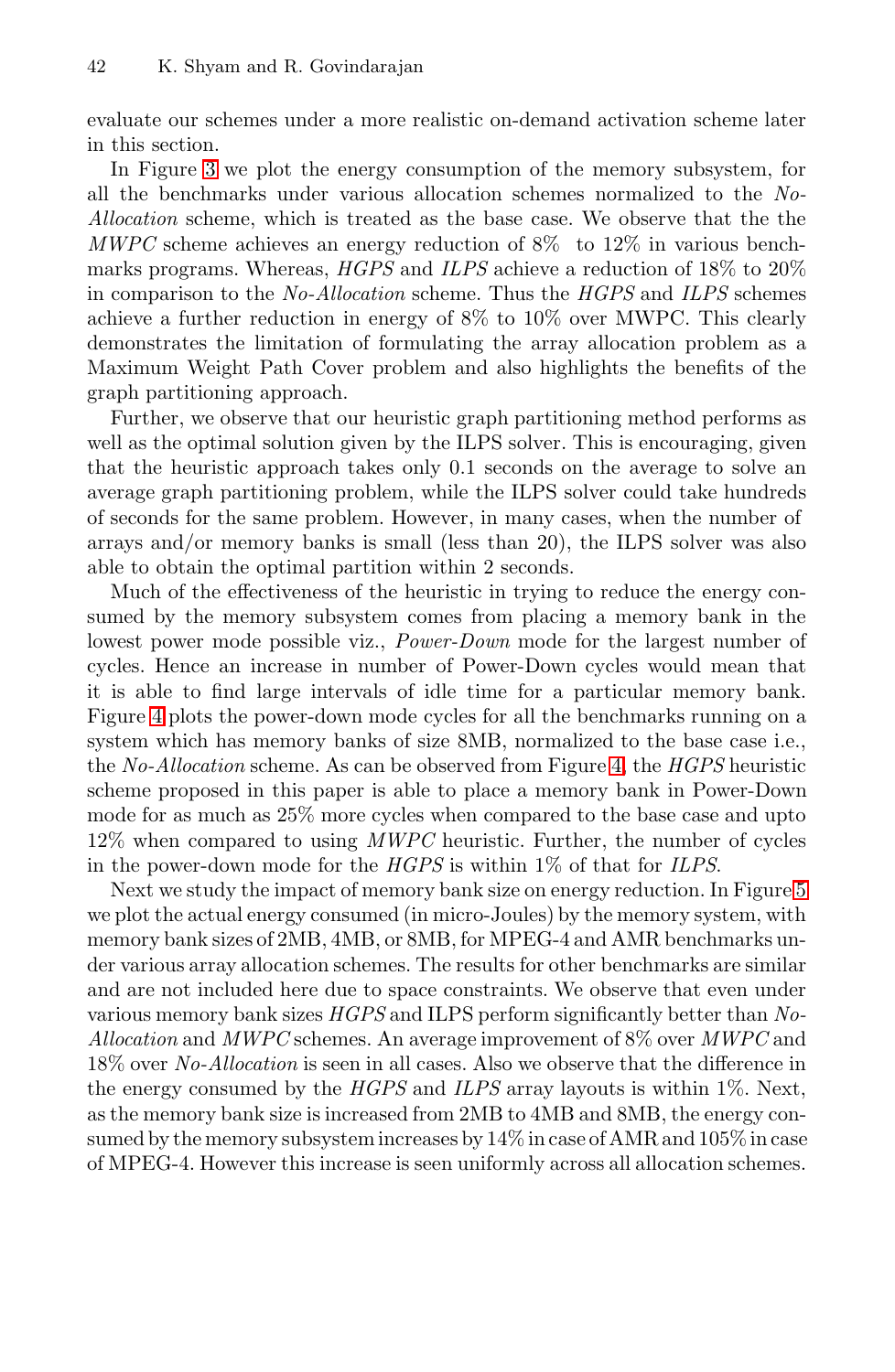

**Fig. 5.** Energy Comparisons for MPEG-4 and AMR Benchmarks

This is due to fewer memory banks and hence fewer opportunities available for the memory allocation scheme to put them to low power modes.

Next we compare the oracle memory bank activation and on-demand memory bank activation schemes. As explained in Section 2, the on-demand activation scheme results in increased execution time due to resynchronization time. Further, the low-power mode (Standby, Napping, Power-down) to which a memory bank is put into is determined assuming oracle knowledge. Figure 6 plots the energy consumed by MWPC and HGPS methods with oracle and ondemand memory bank activation, normalized to No-Allocation method. In this graph  $MWPC(OD)$  and  $HGPS(OD)$  refer to  $MWPC$  method and  $HGPS$  schemes with on-demand memory bank activation, while  $MWPC$  and  $HGPS$  refer to the respective schemes with oracle activation. The graphs in Figure 6 clearly shows that HGPS with on-demand activation performs better than MWPC and  $MWPC(OD)$  by 5% to 8%. Further, for  $HGPS$  method it can be observed that the energy consumption difference is only around 3% between oracle and ondemand activation, while this difference is upto  $6\%$  for  $MWPC$  method. This could be due to the fact that HGPS method is able to place a large number of memory banks in optimum low-power mode, which reduces the need to perform frequent resynchronization.

Figure 7 plots the execution cycles for on-demand memory bank activation for MWPC and HGPS methods normalized to No-Allocation method. We have not plotted the execution cycles for oracle memory bank activation schemes as they remain the same. Here we observe that the increase in execution cycles for  $HGPS$  method is within 3% while it goes upto 5% for  $MWPC$  method. Thus we conclude that even when we use an on-demand activation scheme, we are still able to obtain sufficient energy reduction with little increase in execution time of the program.

In order to study the effect of our array allocation scheme in the presence of caches, we have performed experiments assuming two different L1 cache configurations, a 4K 2-way set associative cache and a 4k 4-way set associative cache. We assumed a memory bank size of 2MB in this experiment. In all these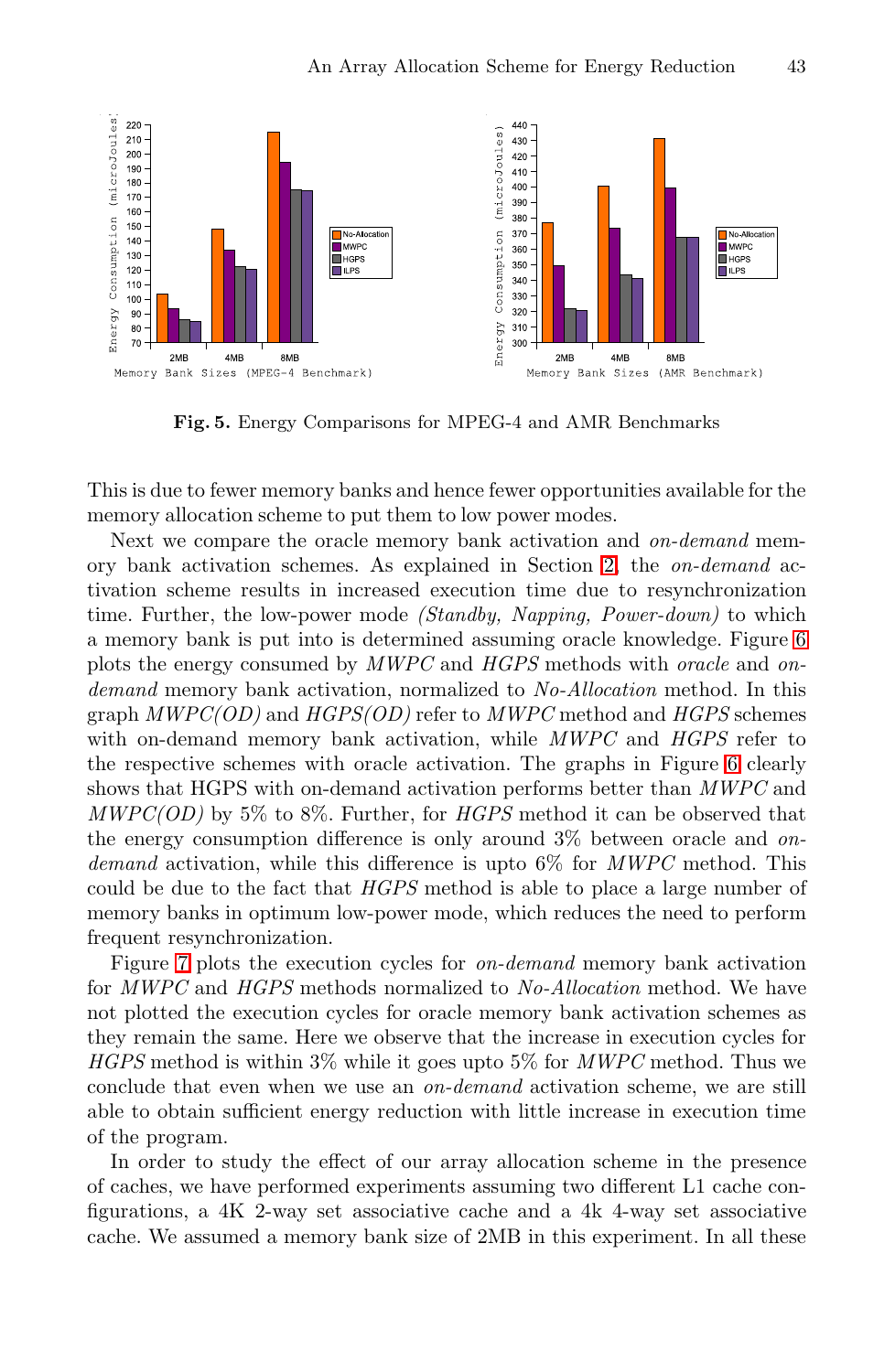

**Fig. 6.** Energy Comparisons between oracle and on-demand memory bank activation for a 2MB memory bank



**Fig. 7.** Execution Cycle Comparisons for on-demand memory bank activation for 2MB memory bank



**Fig. 8.** Energy Comparisons for a 2MB Memory Bank with caches

experiments, we assume oracle activation of a memory bank. Figure 8 gives details of energy consumption of the memory subsystem with caches, for all the benchmarks under various allocation schemes normalized to the No-Allocation scheme. We observe that the energy reduction due to various array allocation schemes decreases when the memory subsystem consists of a cache. This is due to the fact that the cache filters many of the memory accesses (due to locality), which, in turn, enables the memory banks to be put into low-power modes for longer duration even in No-Allocation scheme. However, we also make an important observation that the HGPS and ILPS schemes are able to obtain a reduction of about 8% in the energy consumption when compared to MWPC scheme, even when a cache is present. The results for remaining memory bank configurations (4MB, 8MB) are along similar lines and have not been included due to space constraints.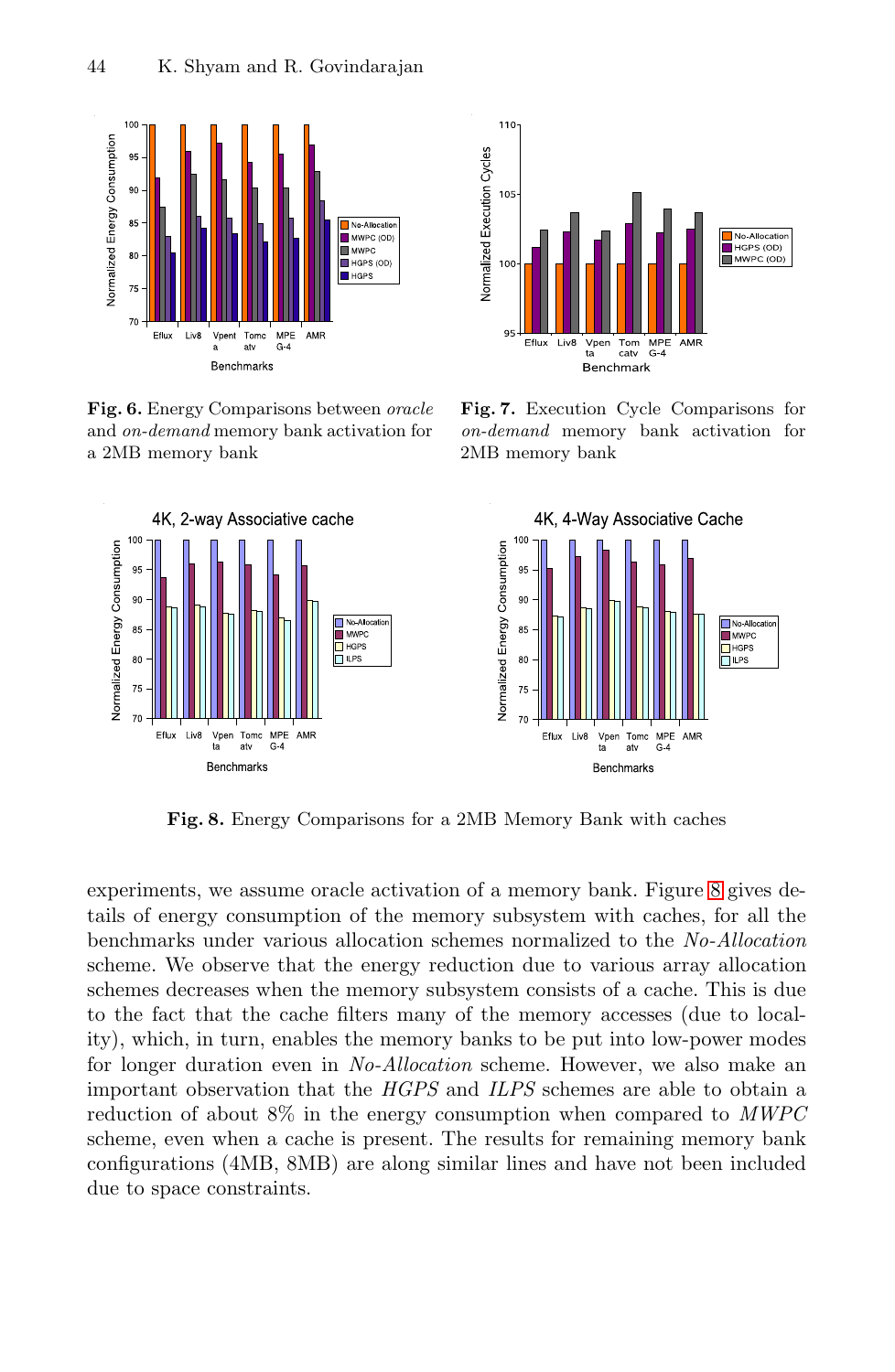# **6 Related Work**

The problem of minimizing the energy consumption of the memory subsystem is dealt with in [6]. They have also proposed loop optimizations such as tiling for reducing the energy consumption which are orthogonal to the array placement technique considered in this paper. Also the loop optimization considered in their paper might introduce control overheads, which may lead to increase in execution time, which in turn may increase the energy consumed by the system. Their work does not model these appropriately.

Array allocation techniques to minimize the energy consumption of the memory subsystem is dealt with in [2]. They have proposed Array-interleaving and memory layout modifications for identifying memory banks which can be transitioned into low power modes. However they focus mainly on optimizations meant for the Java Virtual Machine environment. The array allocation we have proposed however does not limit itself to any particular run-time environment.

A memory bank assignment algorithm for retargetable compilers is proposed in [9]. They profile the program to obtain data access patterns of variables and use this information to place the variables in such a way that the memory banks can be transitioned to a low power mode. However, unlike the various low-power operating modes for memory banks considered in this paper, they assume that each memory bank is either kept in active state or is switched off.

Energy aware variable partitioning along with instruction scheduling for multibank architectures has also been dealt with in [17]. An optimal assignment of variables to memory banks is obtained through effective scheduling of memory intensive instructions. The heuristic we have proposed focuses directly on allocating variables to memory banks by making use of the features provided by the underlying hardware.

Assignment of variables to memory banks is also dealt with in [4]. Their work tries to optimize the assignment mainly for Digital Signal Processors. Although they have also reduced the assignment problem to a graph partitioning problem, they use the idea of Maximum Spanning Tree to partition their graph. Array allocation to memory banks that provide various low power operating modes was also done in [15]. The arrays that are accessed together for a large number of times are allocated to a single memory bank by a greedy heuristic which evaluates a trade-off between size of array and access with other arrays currently in the memory banks.

In [1] they consider Page allocation policies, controlled by operating system, that can take advantage of the various low power modes of the memory banks are considered in [1]. They try to reassign frequently used pages to common memory banks, so that the remaining memory banks can be switched to a low power mode without impacting program performance. While their study concentrates on pages and interaction between the operating system and memory banks, our study focuses on arrays and how compilers can make use of the hardware features.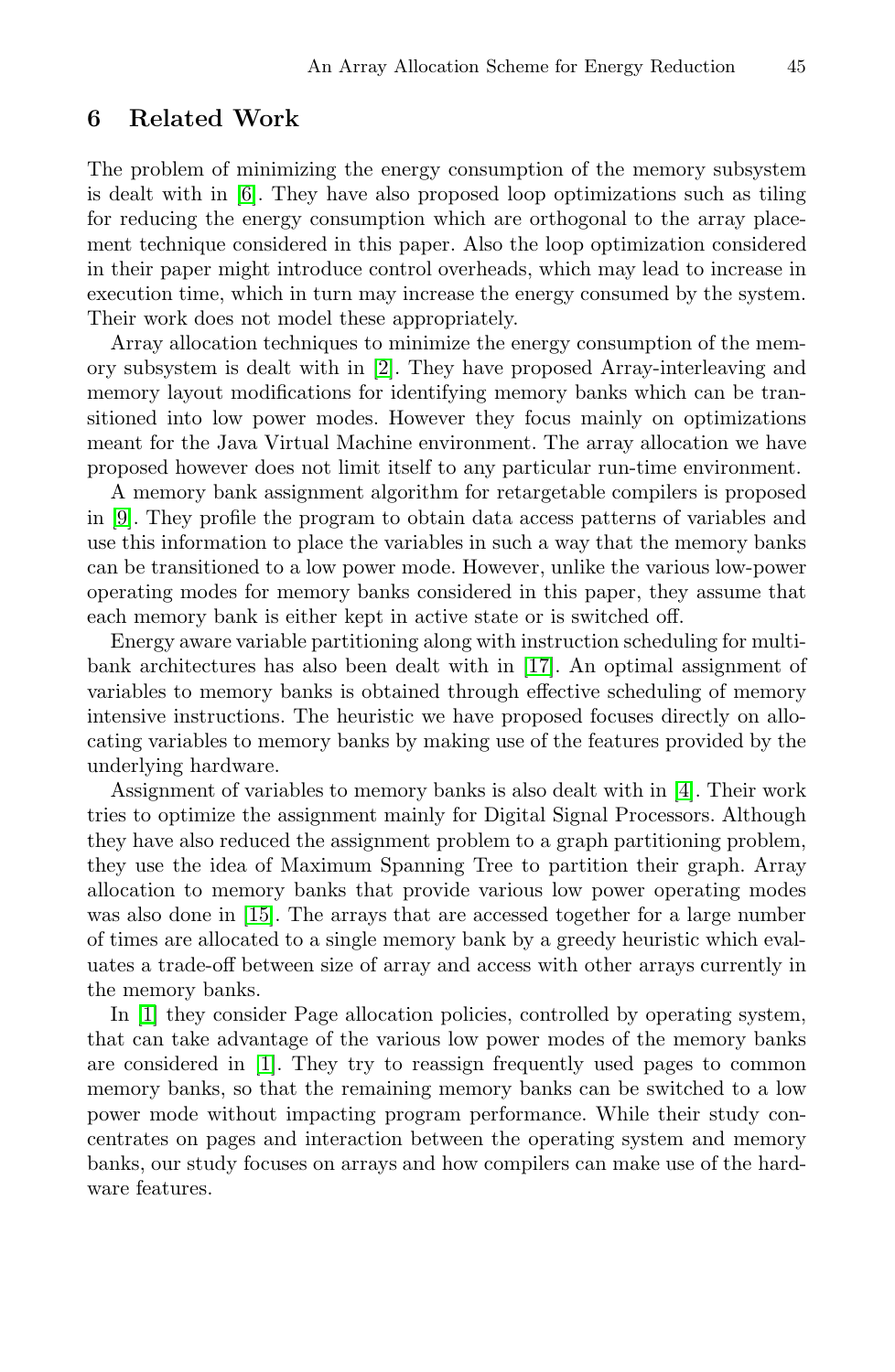# **7 Conclusions**

In this paper we formulate the array allocation problem as a graph partitioning problem. We observe that this is a more natural formulation for the problem that the earlier approaches [6], [7]. We have used existing heuristic approaches for the graph partitioning problem as a solution to the array allocation problem. We have shown that the array allocation problem can also be formulated as an Integer Linear Programming problem. Our heuristic approaches obtain, on an average, 20% reduction in memory subsystem energy over energy unaware array allocation methods, and 8% to 10% reduction over other competitive methods. Further the heuristic solution performs as well as the optimal solution obtained from the ILP solution, and results in energy consumption that is within 1% of the optimal solution. As future work, we are investigating on methods to determine the appropriate low-power mode for the memory banks.

# **References**

- 1. A. R. Lebeck, X. Fan, H. Zeng, and C. S. Ellis. Power aware page allocation. In Proc. of the Ninth International Conference on Architectural support for programming languages and operating systems. pp.105-116, 2000.
- 2. R. Athavale, N. Vijaykrishnan, M. Kandemir, M.J. Irwin. Influence of array allocation mechanisms on memory system energy. In Proc. of the 15th International Parallel and Distributed Processing Symposium, 2001.
- 3. F. Cathoor, S. Wuytack, E. De Greef, F. Fransen L.Nachtergaele, and H. De Man. System-level transformations for low-power data transfer and storage. In Low-Power CMOS Design, R. Chandrakasan and R. Brodersen, Eds. IEEEPress, Piscataway, NJ.
- 4. Jeonghun Cho, Yunheung Paek, David Whalley, Fast memory bank assignment for fixed-point digital signal processors, ACM Transactions on Design Automation of Electronic Systems (TODAES), pp:52-74, 2004
- 5. CPLEX. http://www.ilog.com/products/cplex/
- 6. V. Delaluz, M. Kandemir, N. Vijaykrishnan, and M. J. Irwin. Energy-Oriented Compiler Optimizations for Partitioned Memory Architectures. In Proc. of International conference on Compilers, architecture, and synthesis for embedded systems, pp.138-147, 2000.
- 7. V. Delaluz, M. Kandemir, N. Vijaykrishnan, A. Sivasubramniam, and M. J. Irwin. DRAM Energy Management Using Software and Hardware Directed Power Mode Control. In Proc. of The Seventh International Symposium on High-Performance Computer Architecture January 2001.
- 8. L.R. Ford and D.R. Fulkerson, Flows in networks, Princeton, New Jersey: Princeton University Press, p.11, 1962.
- 9. J. D. Hiser and J. W. Davidson. EMBARC: an efficient memory bank assignment algorithm for retargetable compilers. ACM SIGPLAN Notices, v.39 n.7, July 2004
- 10. G. Karypis and V. Kumar. Multilevel k-way hypergraph partitioning. Technical Report TR 98-036, Department of Computer Science , University of Minnesota, 1998.
- 11. B. W. Kernighan and S. Lin. An efficient heuristic procedure for partitioning graphs. The Bell System Technical Journal, 49(2):291-307, 1970.